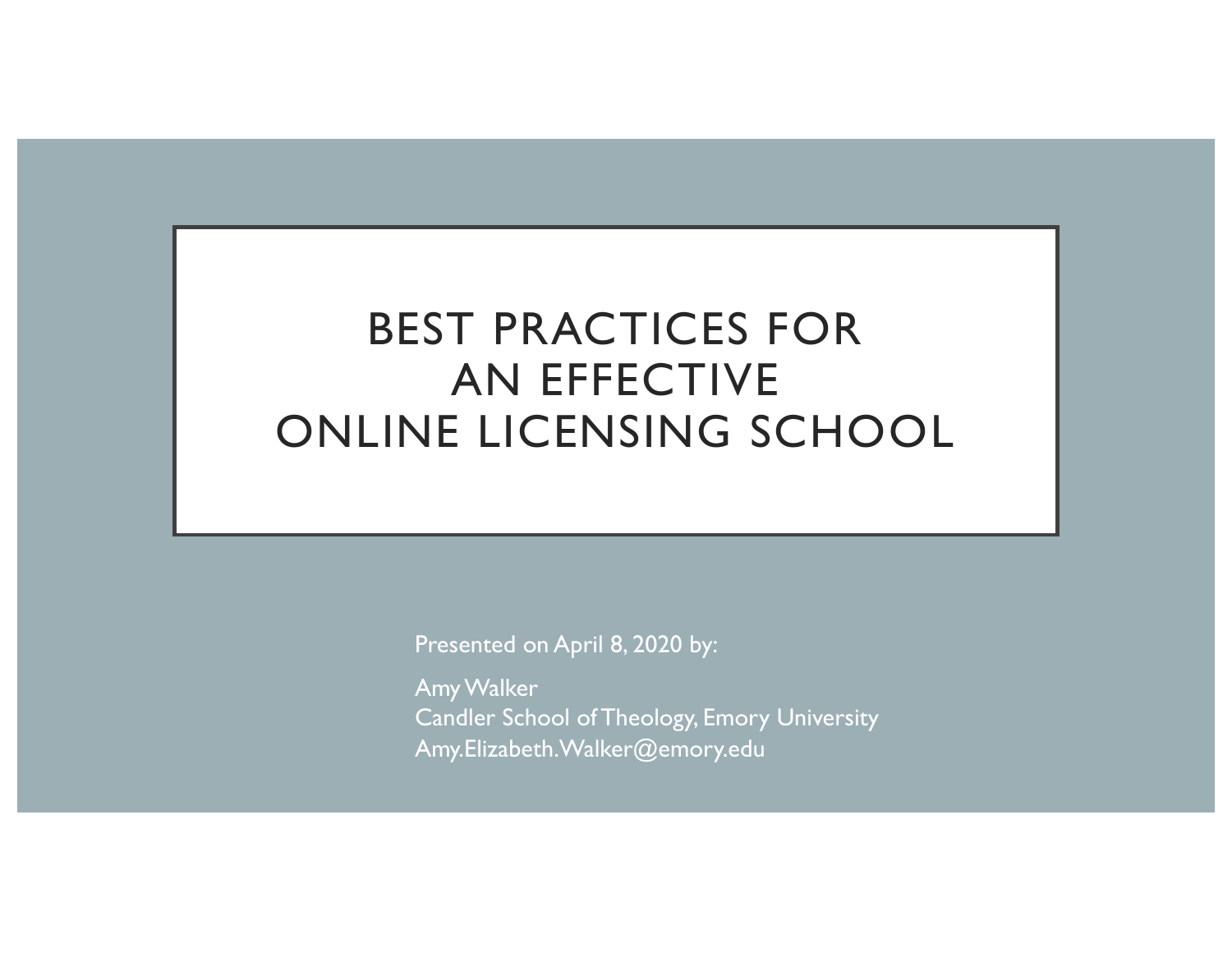### A NEW WAY **CLD WAY**

"And no one puts new wine into old wineskins; otherwise, the wine will burst the skins, and the wine is lost, and so are the skins; but one puts new wine into fresh wineskins."

- Mark 2:22

- 16 hours online
- 64 hours residential (spread over 8 days)

### NEW WAY

- 80 hours online
- spread over 4-7 weeks (conferences decide)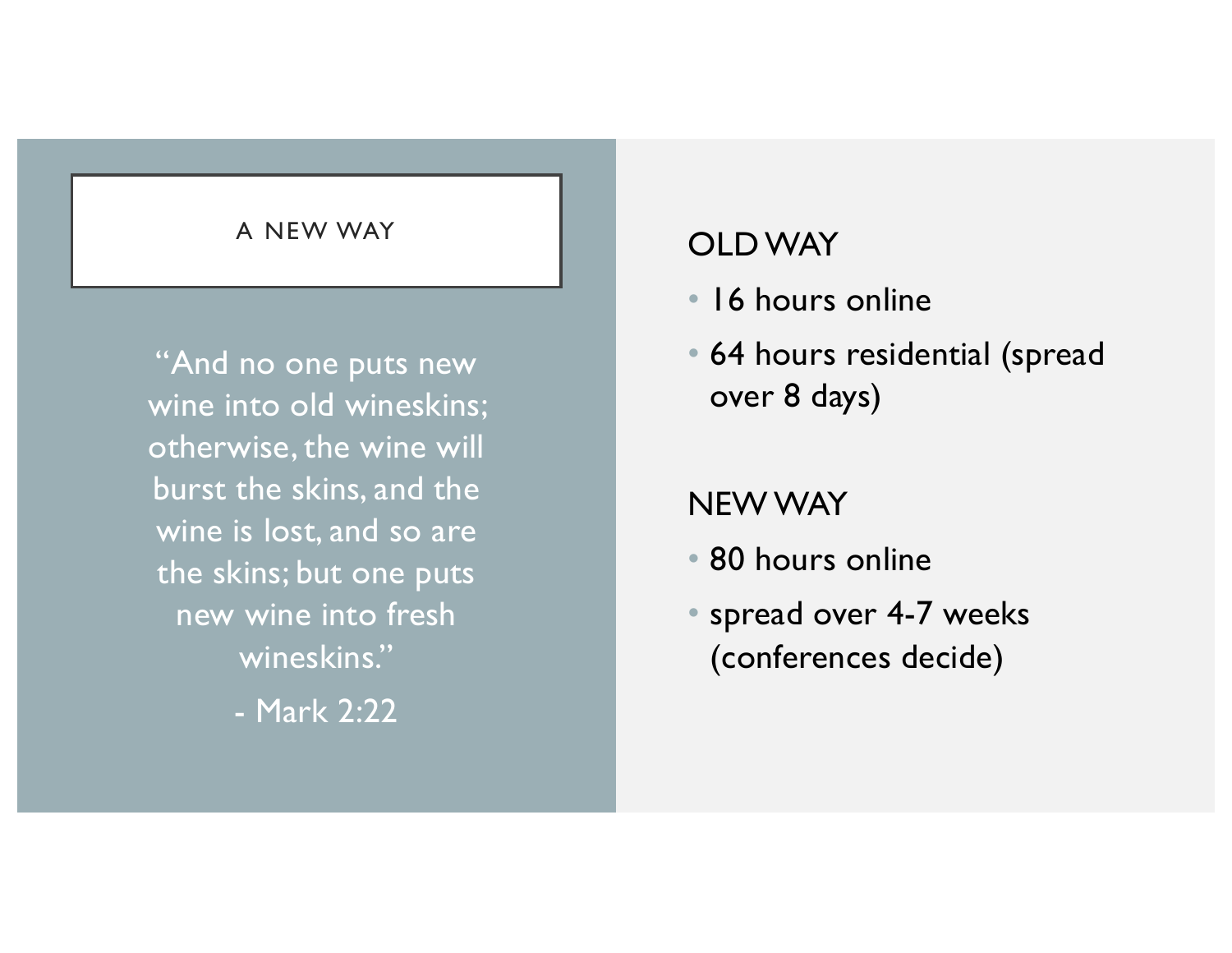# SUBJECTS WE WILL COVER TODAY

1. Curriculum Content

How to Set It Up

• How Will Students Respond to the content?

How will You evaluate the responses?

2. Delivery Platforms – Getting the Content to the Students 3. Training **Teachers Students** Tech Producers

4. Best practices in online education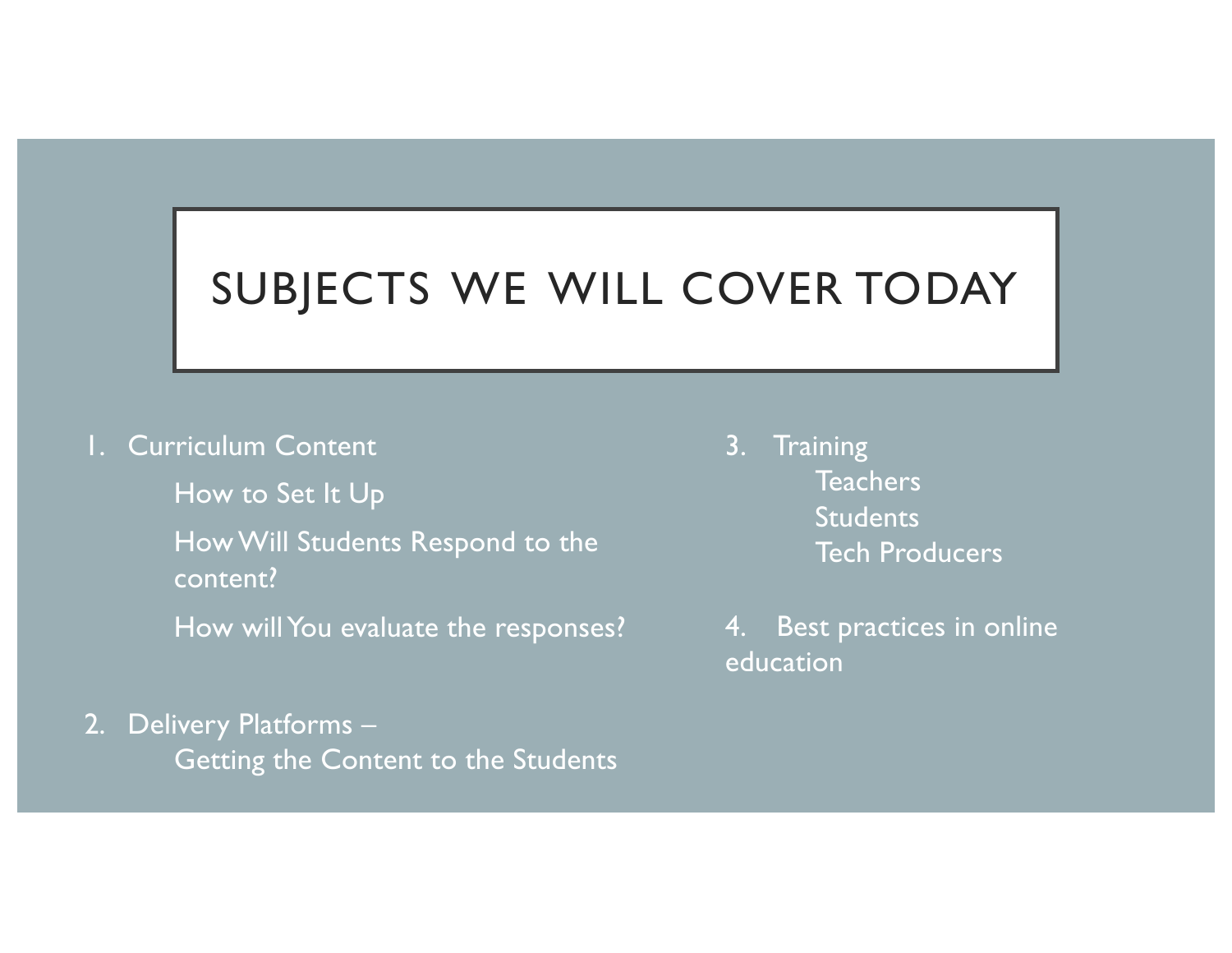# CURRICULUM CONTENT

1. Books *(get approved by GBHEM)* 2. Lectures Asynchronous (not live) Synchronous (live)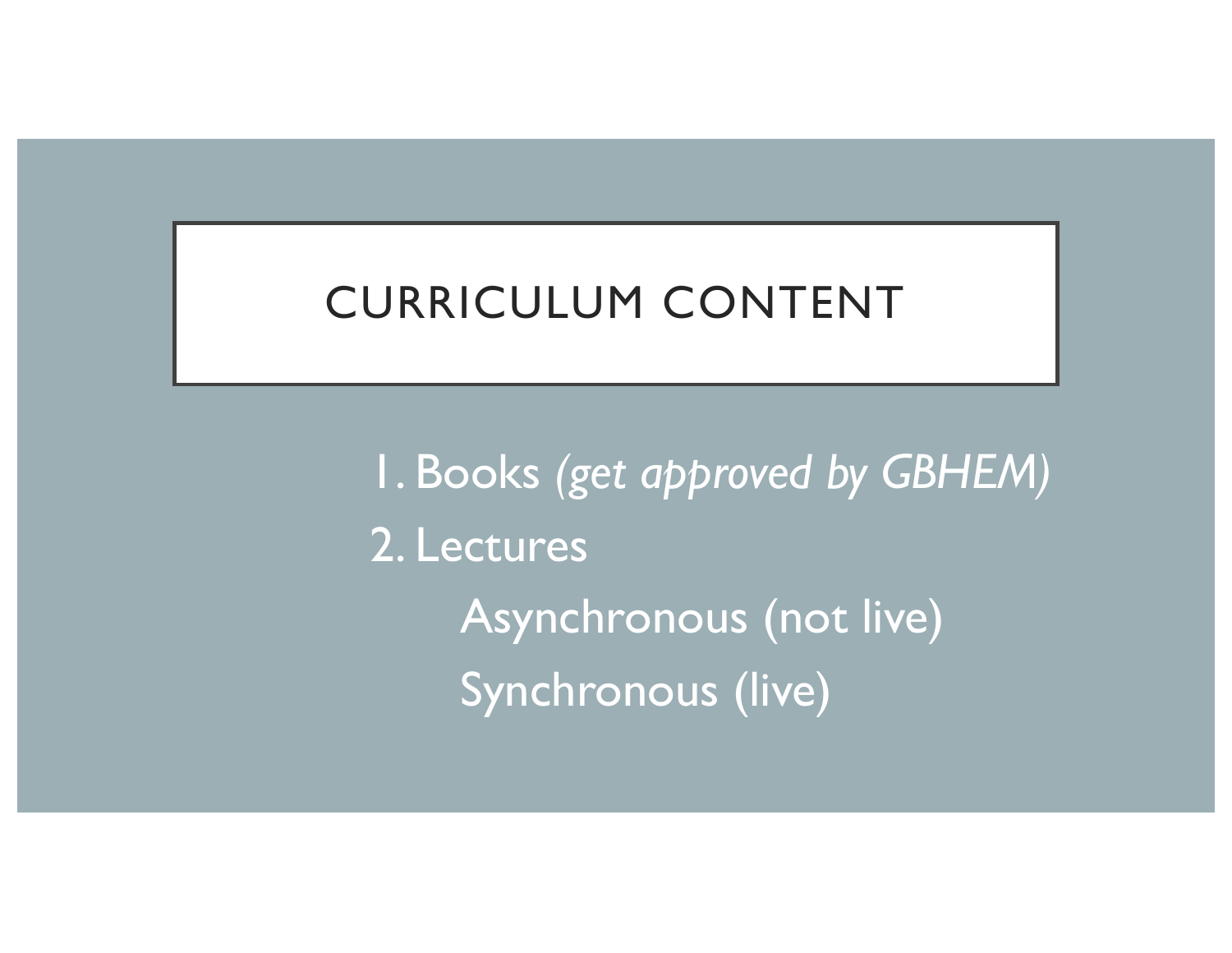# EMORY'S REQUIRED BOOK LIST

- 1. *The New Interpreter's Study Bible*
- *2. 2016 Book of Discipline*
- 3. *Book of Worship*
- *4. This Holy Mystery: A United Methodist Understanding of Holy Communion*
- *5. By Water and the Spirit: Making Connections for Identity and Ministry*
- *6. The United Methodist Clergy Book of Firsts* by F. Belton Joyner, Jr.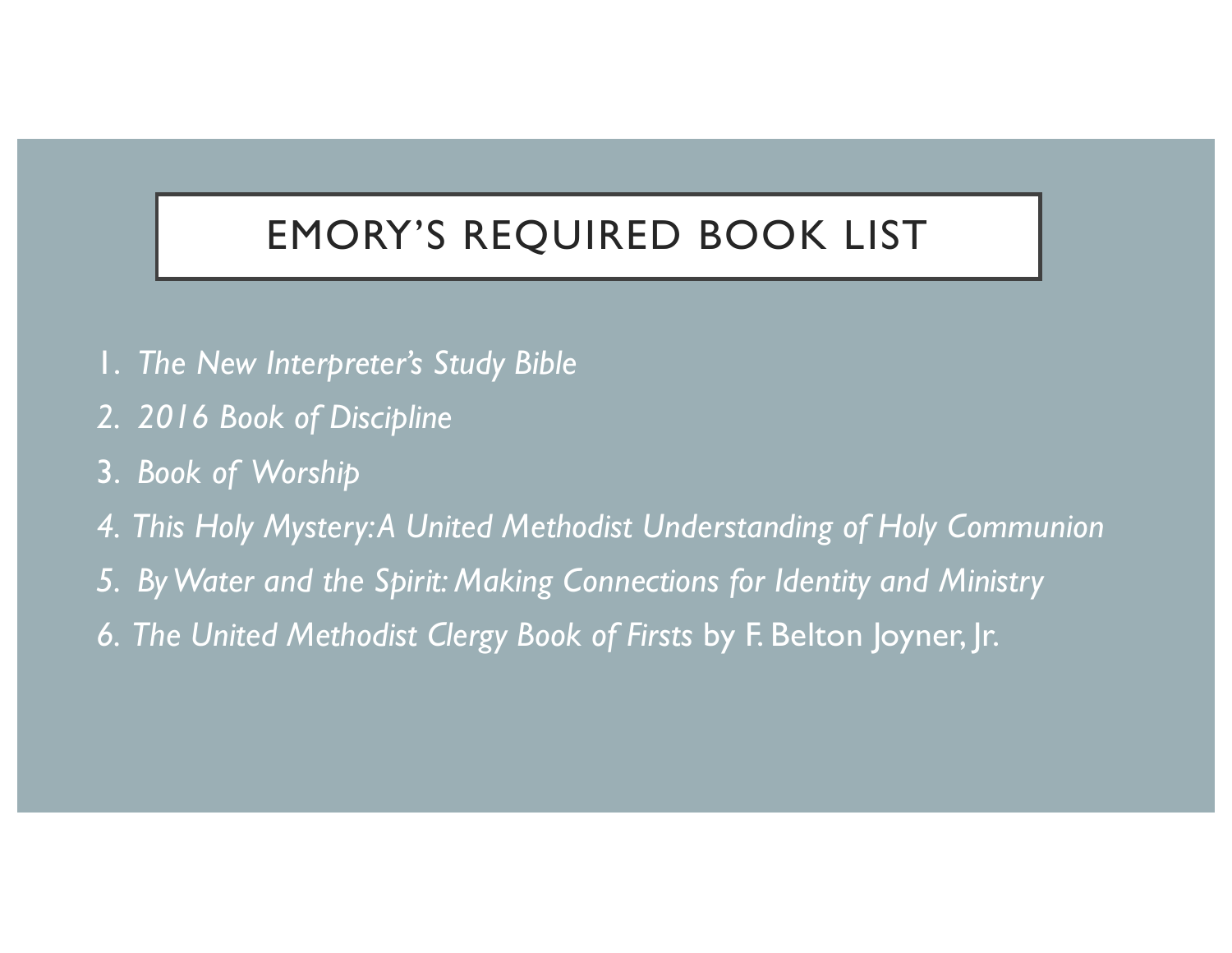Papers Discussion Boards **Quizzes Demonstrations**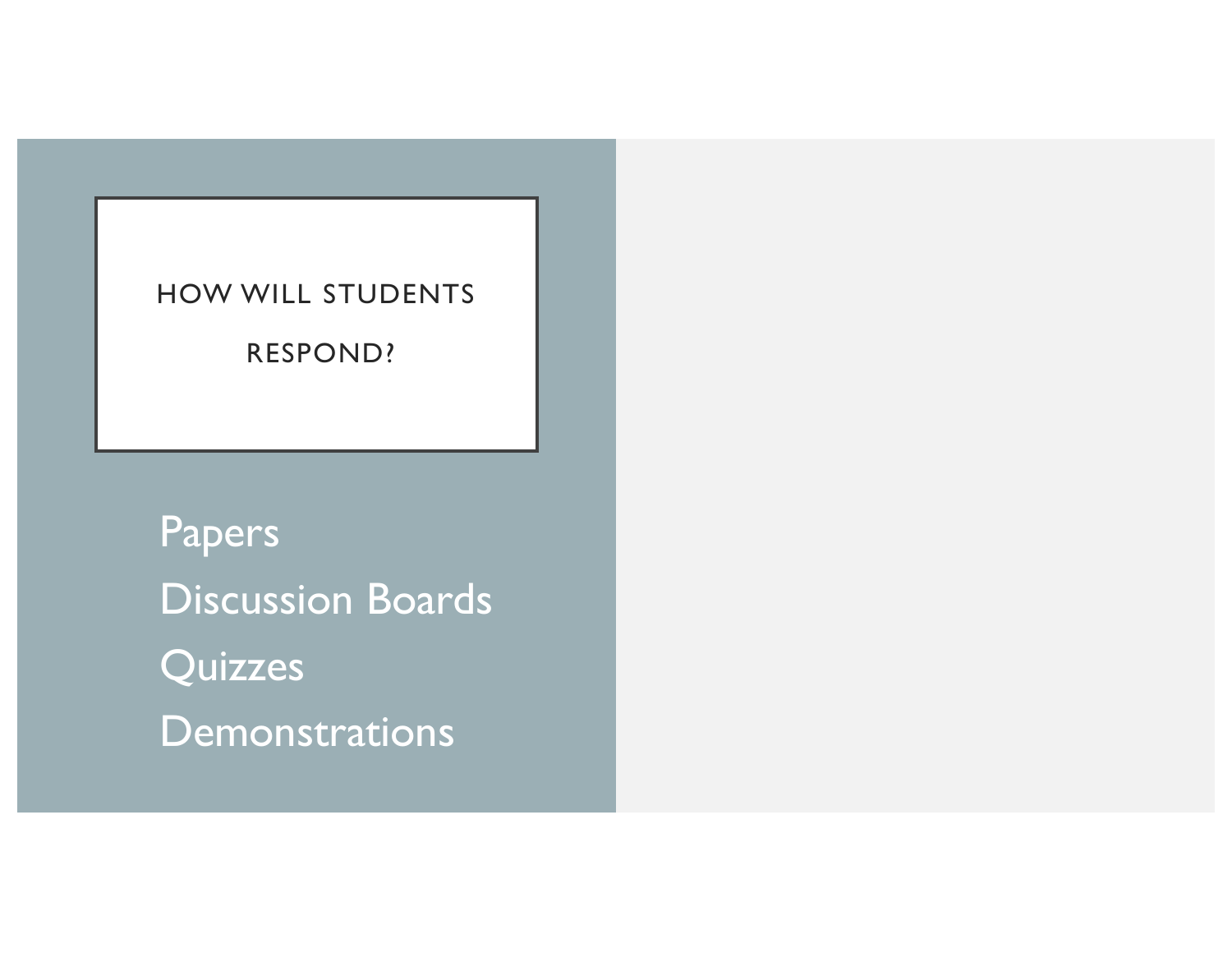Papers Discussion Boards **Quizzes Demonstrations** 

### PAPERS

• 1-2 pages

• Specific questions on big topics (sacraments, theology)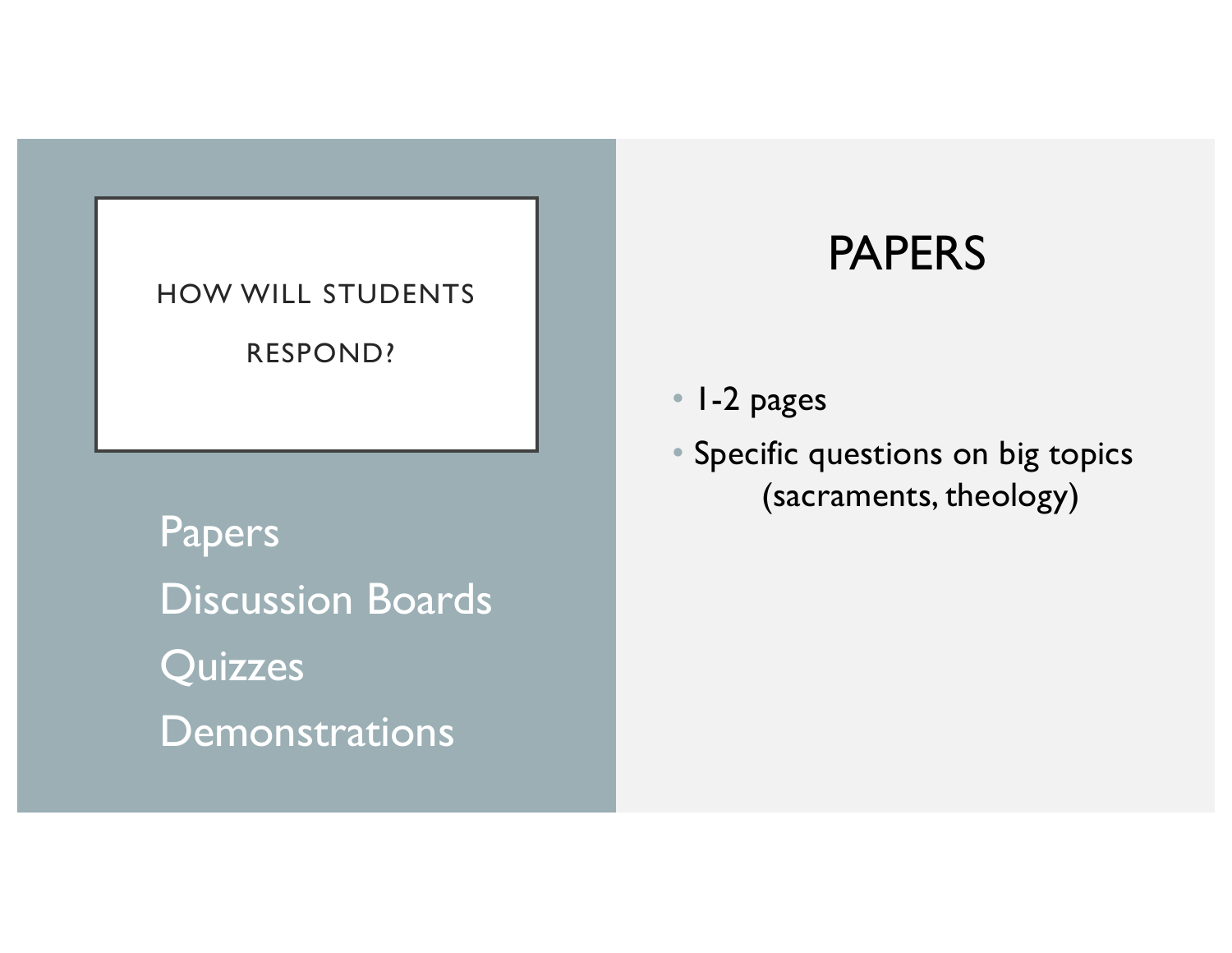Discussion Boards **Quizzes Demonstrations** 

# DISCUSSION BOARDS

- At least one per subject area
- More than a yes/no question
- Require them to respond to Papers at least two other students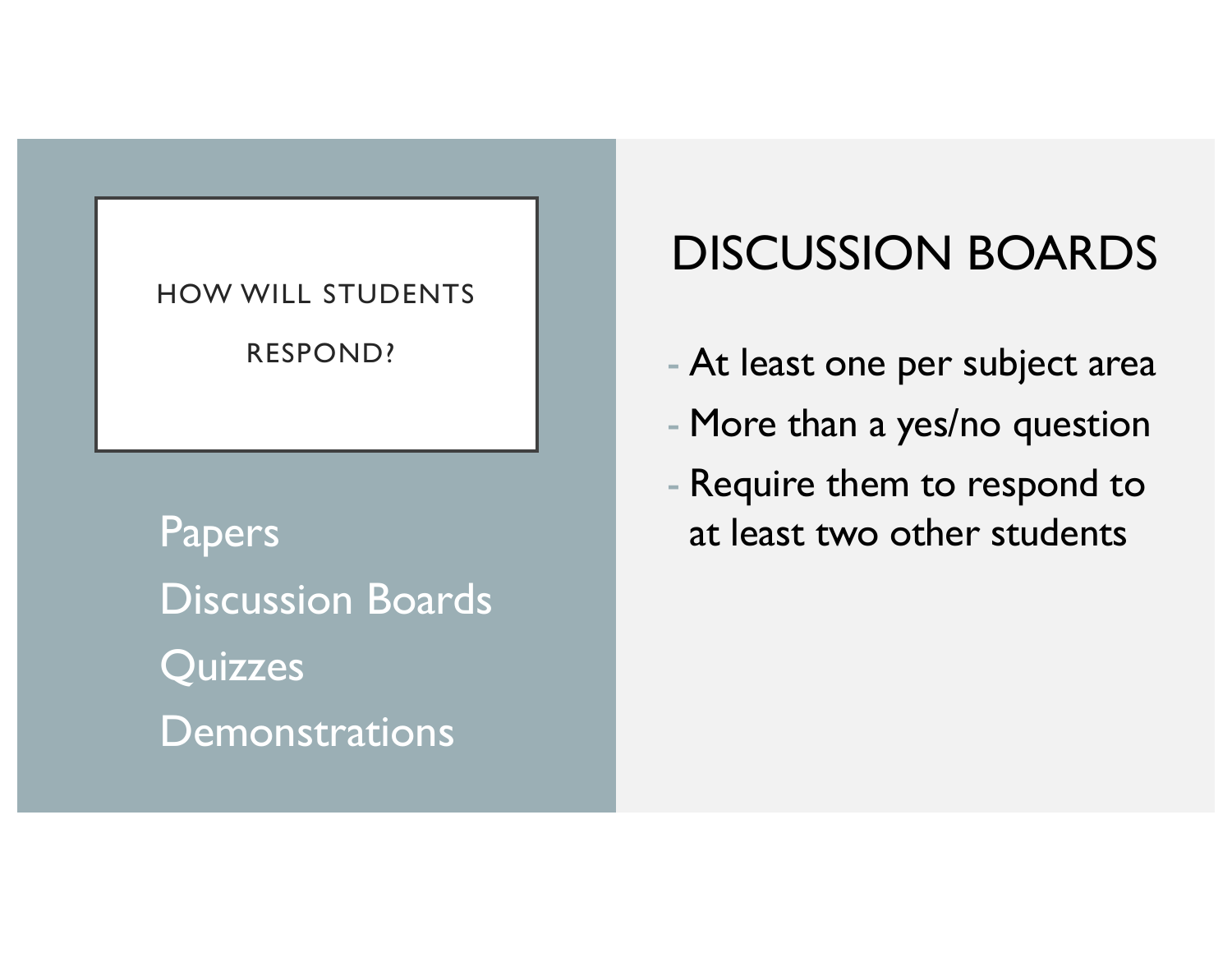Papers Discussion Boards **Quizzes Demonstrations** 

# QUIZZES

- I tend to use these for subject areas that are objective (like UM Tradition)
- I tend to make them pretty easy. I'm not trying to trip up students. Just trying to make sure they understood what they read/heard.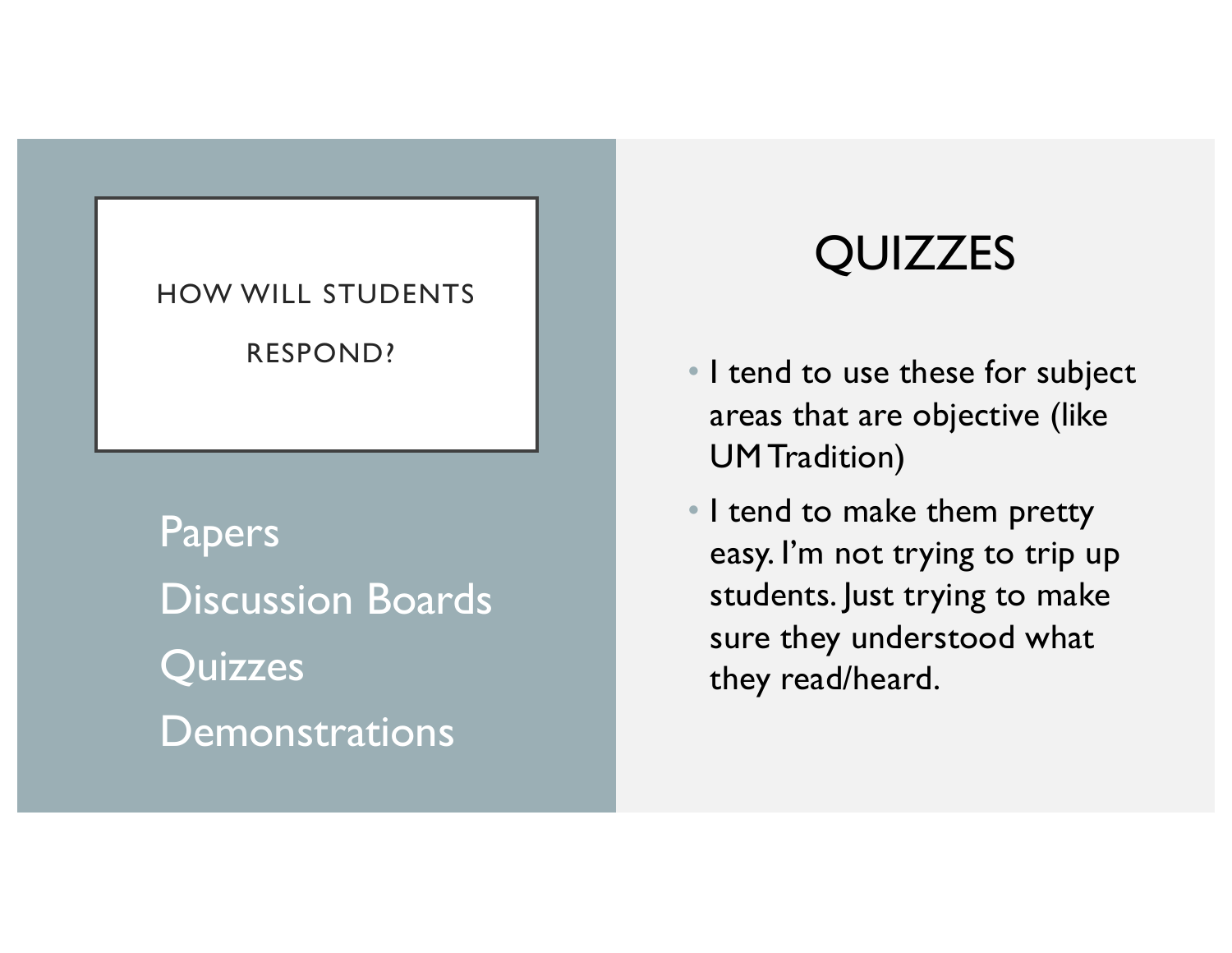Papers Discussion Boards **Quizzes Demonstrations** 

# DEMONSTRATIONS

- I'm only using this now when we're in a 100% online format
- Baptism Communion Preaching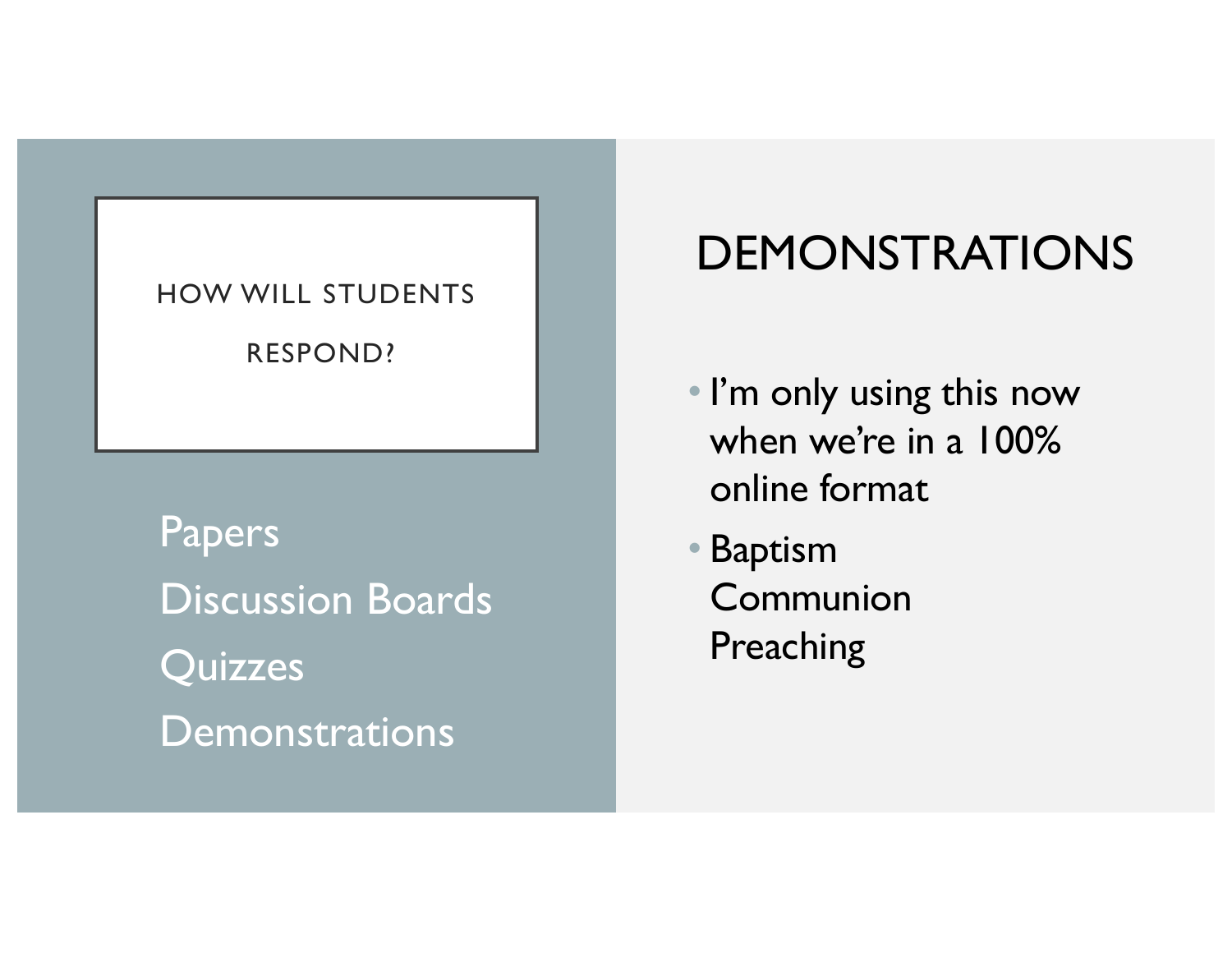### DELIVERY PLATFORMS

### IDEAL – a Learning Management System

- Canvas / Moodle / Blackboard
- PRO: all of your materials in one place
- CON: expensive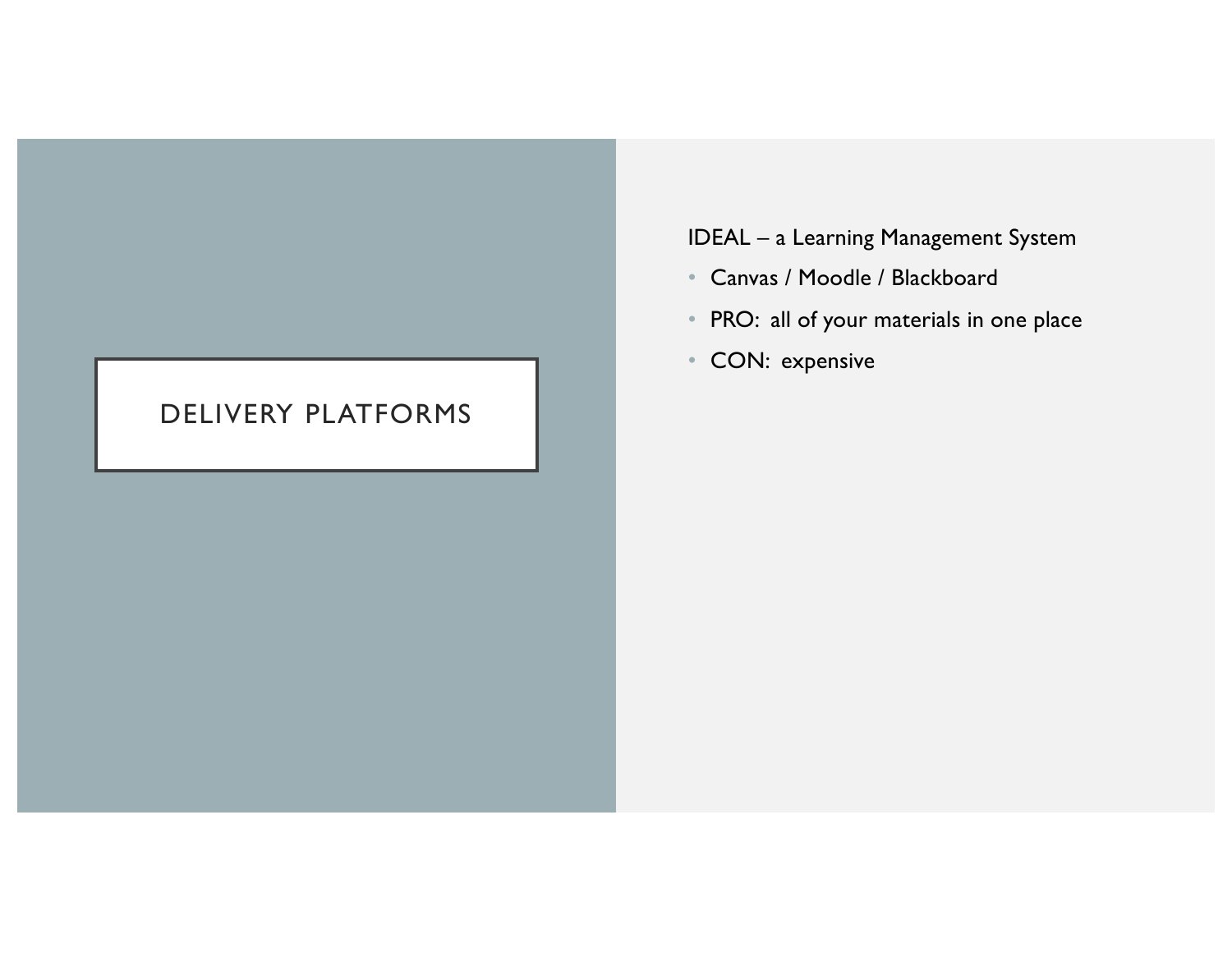### DELIVERY PLATFORMS

#### IDEAL – a Learning Management System

- Canvas / Moodle / Blackboard
- PRO: all of your materials in one place
- CON: expensive

#### MAKE IT HAPPEN – Band-Aid Methods

- JOTFORM (quizzes)
- FACEBOOK (discussion board)
- VIMEO / YOUTUBE (asynchronous video)
- ZOOM (synchronous lectures)
	- password protect
	- breakout rooms
	- producer to help teacher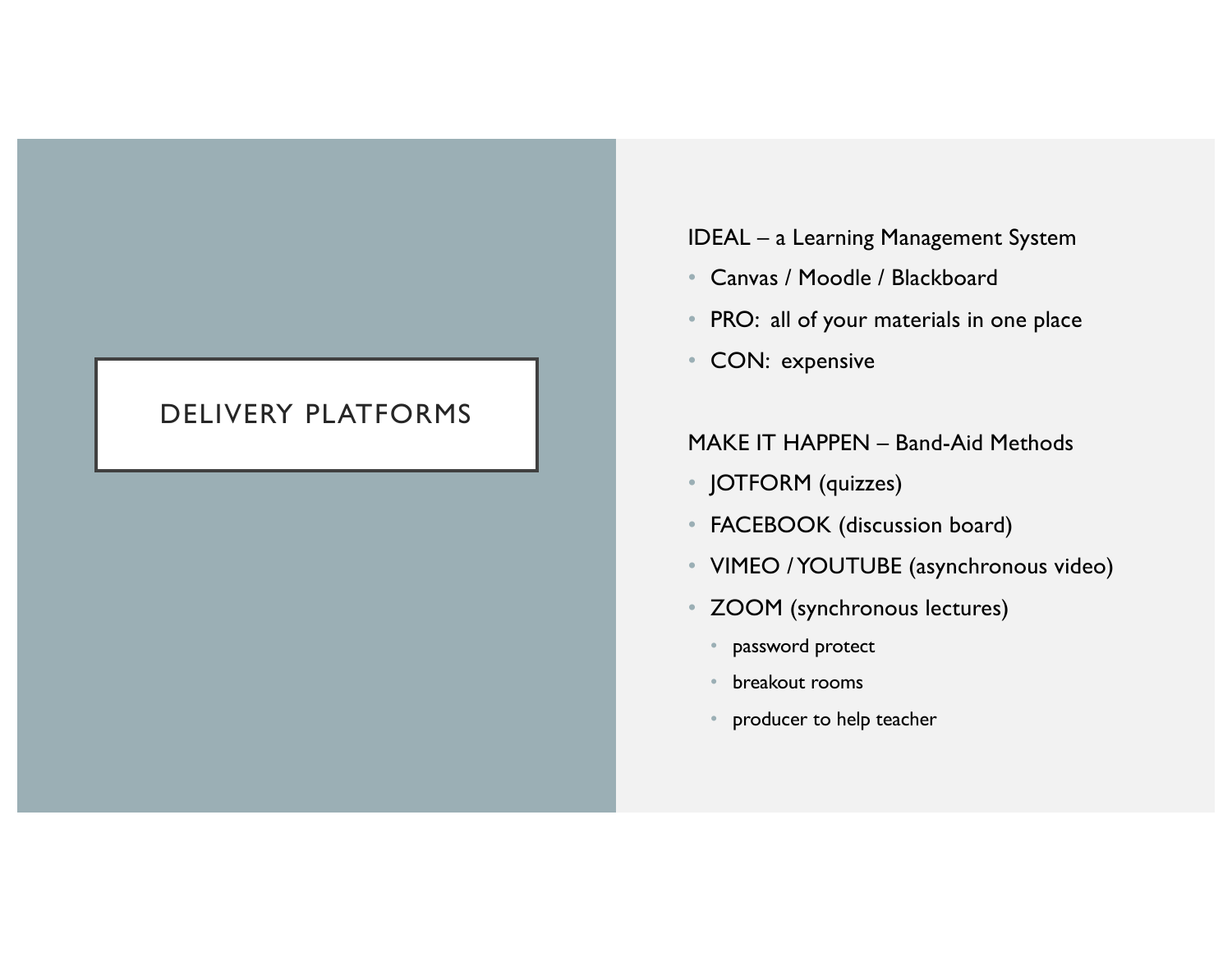HOW ARE YOU GOING TO EVALUATE THE RESPONSES?

OPTION 1 – Pass / Fail OPTION 2 – Grades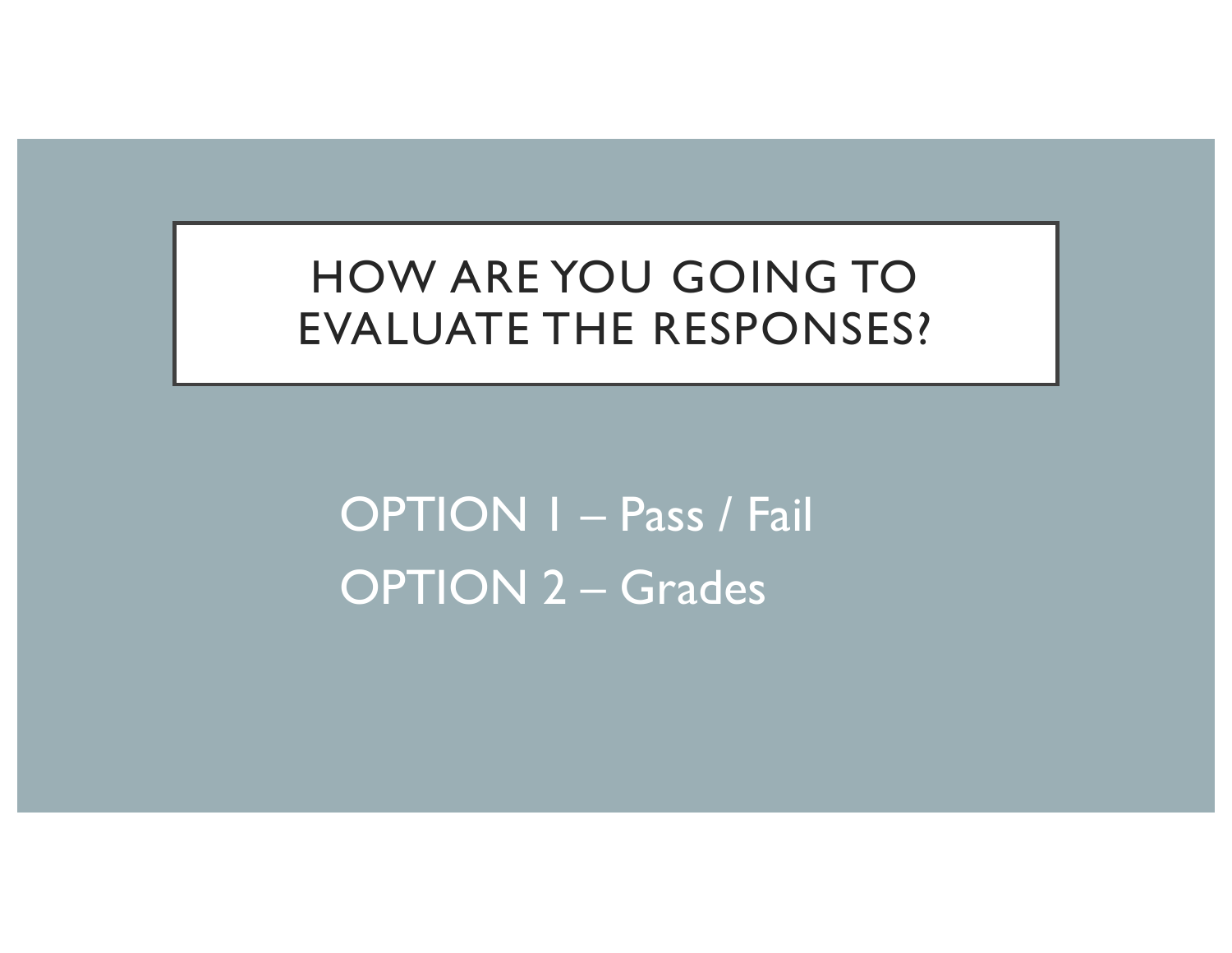HOW ARE YOU GOING TO EVALUATE THE RESPONSES?

ALWAYS…. Comment on papers Monitor discussion boards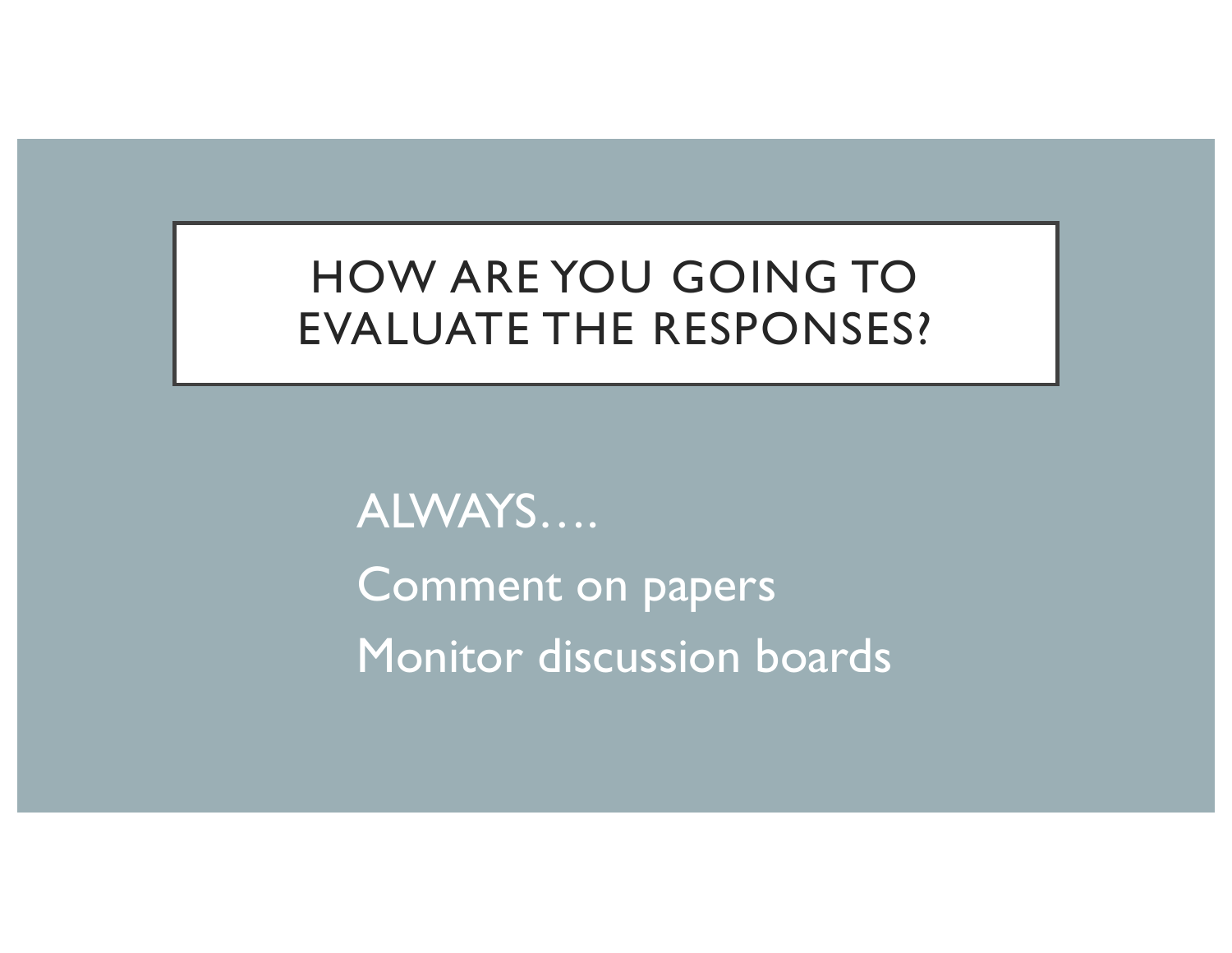#### **TEACHERS**

- Mandatory
- FYI If they're a bad teacher in the classroom, it will be magnified online

#### **STUDENTS**

- Synchronous mandatory
- Asynchronous optional

#### TECH PRODUCERS

- This is a necessity
- Allows the teacher to teach
- Monitors student participation
- Available for private chats (so class doesn't get interrupted for one person)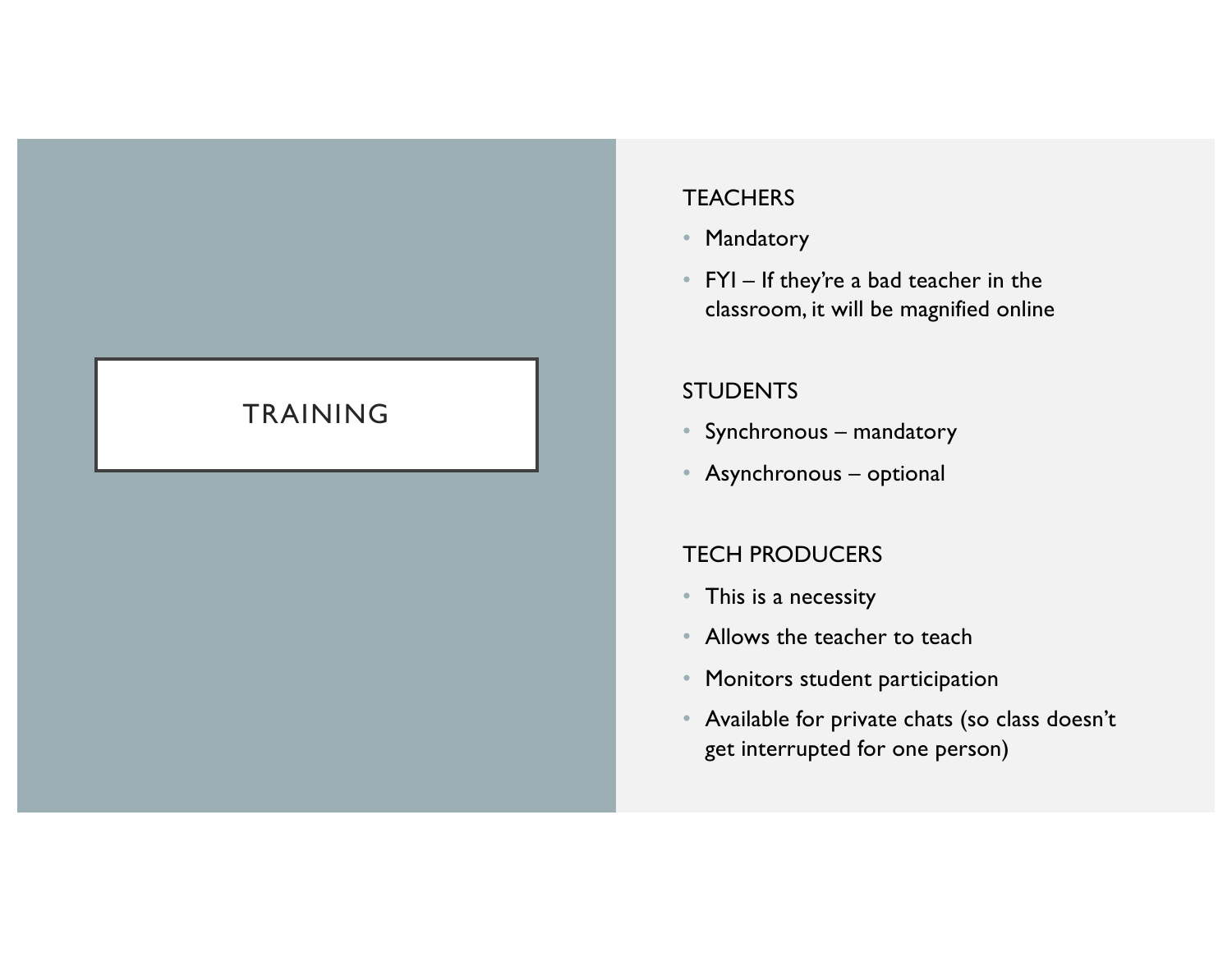STUDENTS

### BEFORE CALLING IN

\* minimize background noise

\* turn your phone to silent or vibrate; do not place it near your computer

\* get family members off the internet

 $*$  sit facing a window (natural light is better than artificial)

\* prop a laptop / tablet on books so that you are looking directly into your camera

\* everything you would do before a real class (go to the bathroom, have a drink nearby, prep your space)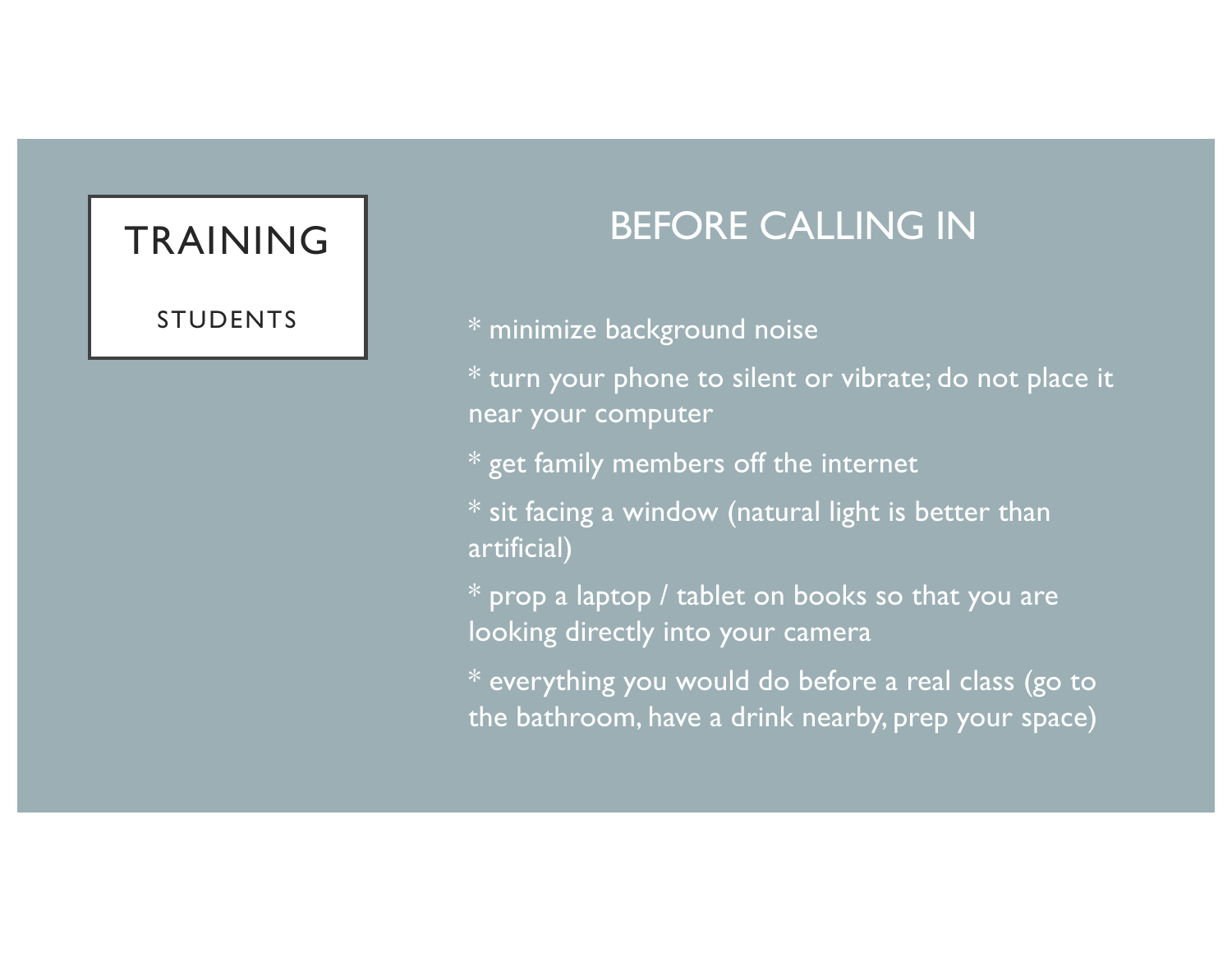#### STUDENTS

### WHEN YOU GET ON THE CALL

### \* turn on your video

\* turn off your microphone *(only turn on your microphone when speaking)*

\* open the participant box *(make sure your name appears the way you want it to; if it doesn't, edit it)*

\* open the chat box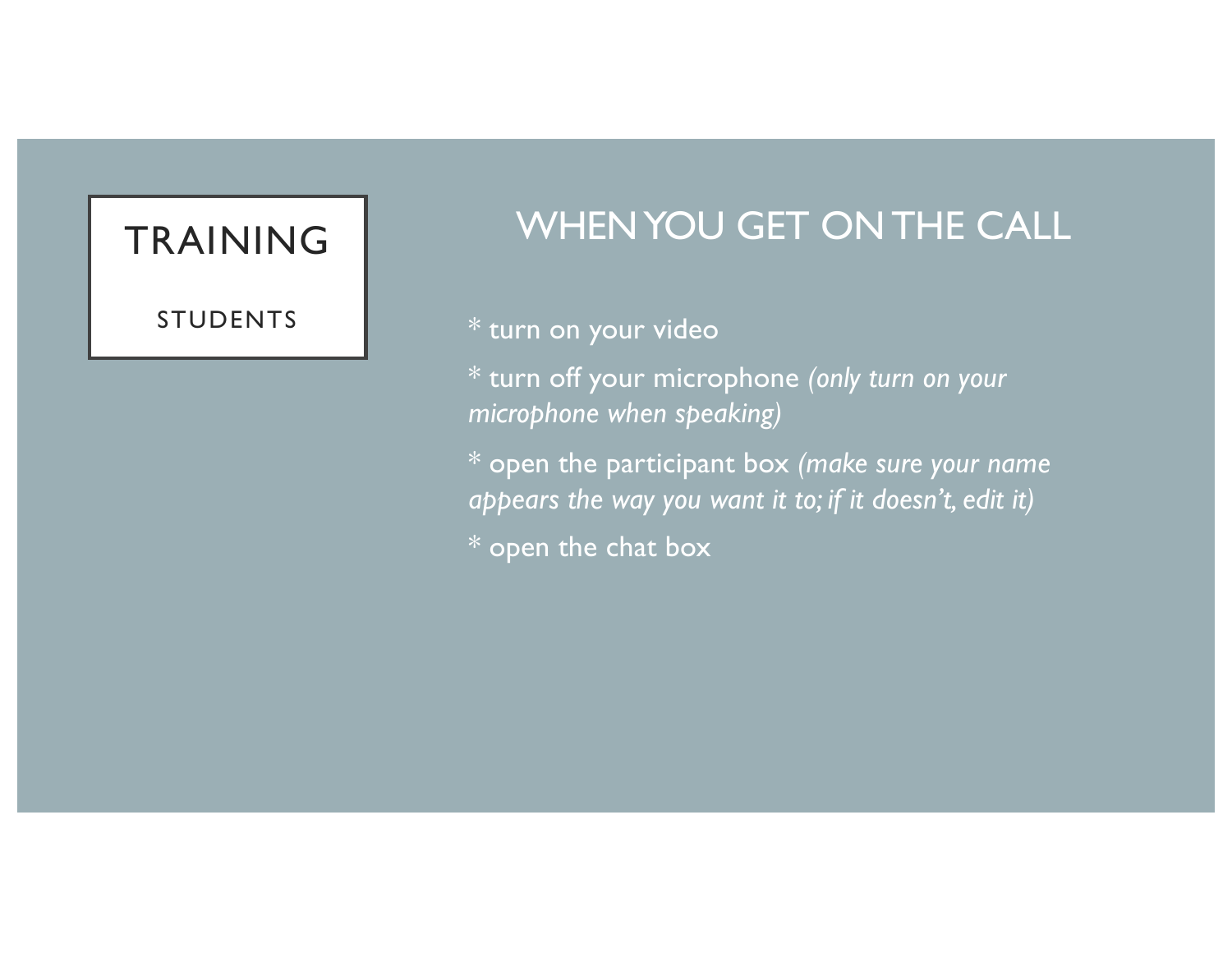STUDENTS

### DURING THE CALL

 $*$  gallery view is best when there is a big class discussion going on

\* speaker view is best during lectures and when anyone is sharing their screen

\* mute your video when you need to stretch / go to the bathroom

\* use nonverbal response functions in the Participants box to get the teachers attention for a question

 $*$  if you have a technical problem, send a private chat to the technical producer sitting in on your class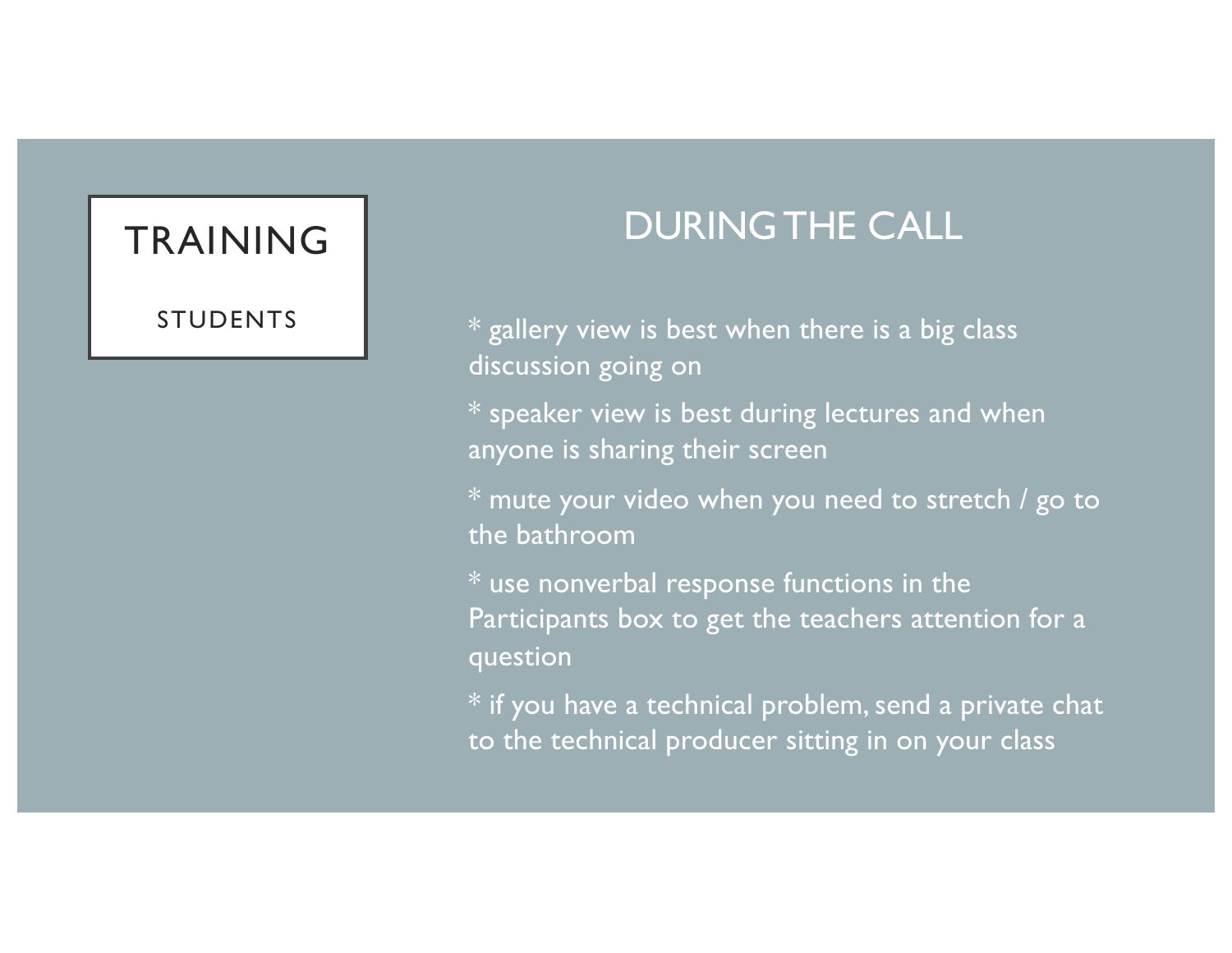### HOW TO CALCULATE CONTACT HOURS

VIDEOS (asynchronous) --- running time x 2 MEETING TIME (synchronous) --- actual time met DISCUSSION BOARD --- 30-60 minutes depending on difficulty QUIZZES --- 15-30 minutes depending on difficulty PAPERS --- none READINGS --- none

*Rule of thumb: if you would normally do it INSIDE the classroom, it can count as contact hours*